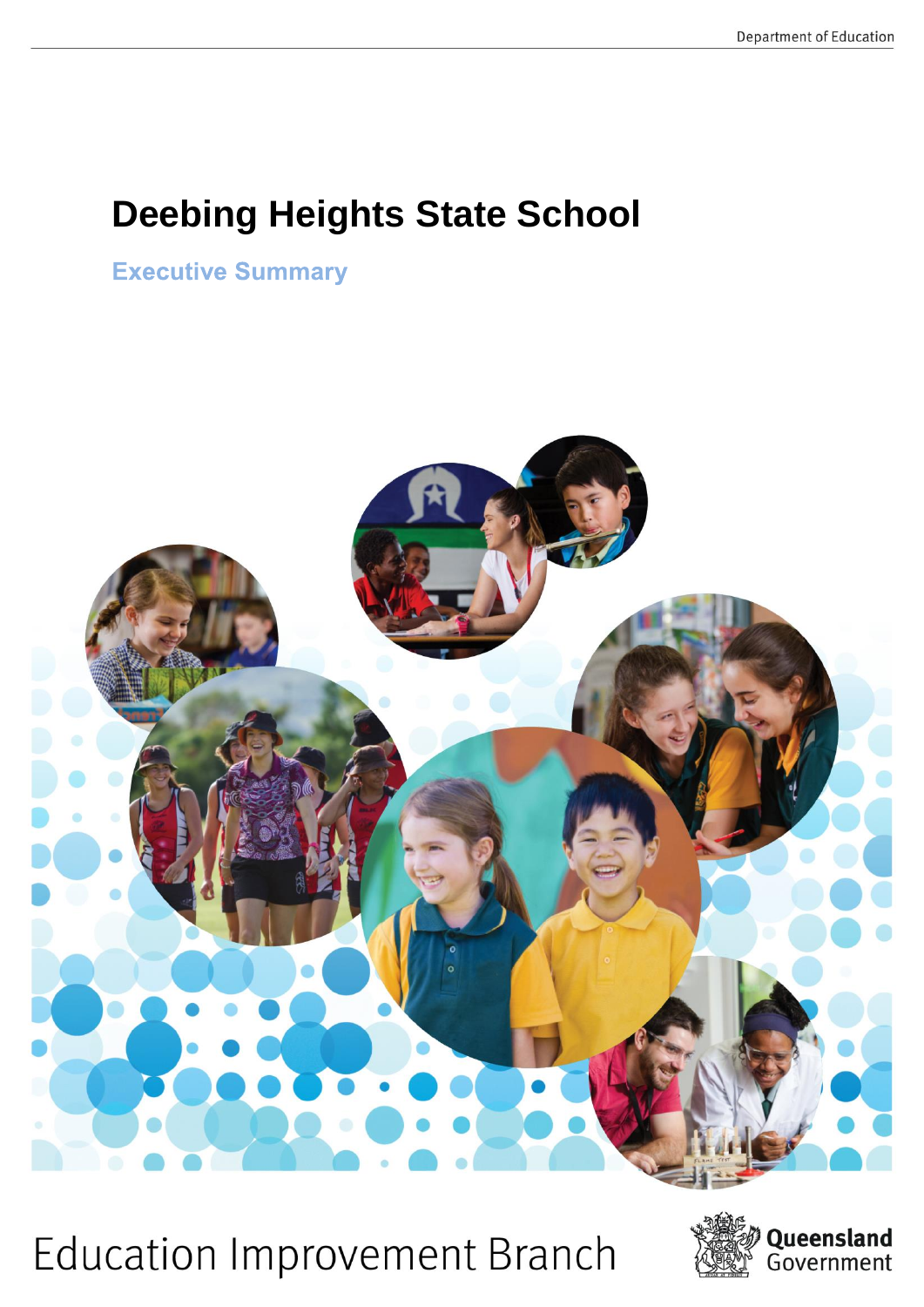

## **Contents**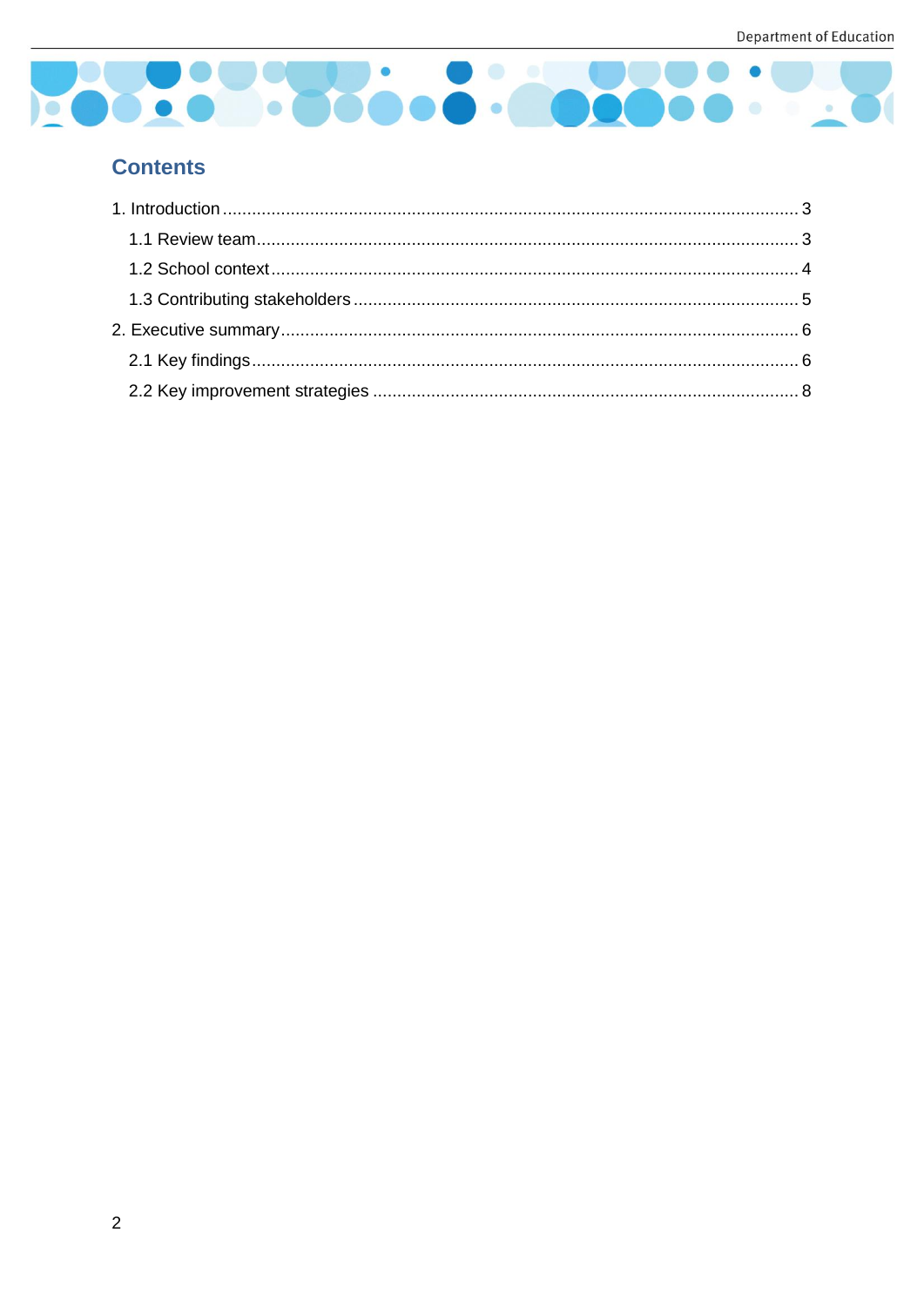

## <span id="page-2-0"></span>**1. Introduction**

This report is a product of a review carried out by a review team from the Education Improvement Branch (EIB) at **Deebing Heights State School** from **16** to **18 March 2022**.

The report presents an evaluation of the school's performance against the nine domains of the *[National School Improvement Tool](https://www.acer.org/au/school-improvement/improvement-tools/national-school-improvement-tool)*. It also recommends improvement strategies for the school to implement in consultation with its regional office and school community.

The report's executive summary outlines key findings from the review and key improvement strategies that prioritise future directions for improvement.

Schools will publish the executive summary on the school website within two weeks of receiving the report.

The principal will meet with their Assistant Regional Director (ARD) to discuss the review findings and improvement strategies.

For more information regarding the EIB and reviews for Queensland state schools please visit the EIB [website.](https://schoolreviews.education.qld.gov.au/)

#### <span id="page-2-1"></span>**1.1 Review team**

| Len Fehlhaber        | Internal reviewer, EIB (review chair) |
|----------------------|---------------------------------------|
| <b>Bradley Clark</b> | Internal reviewer                     |
| Jo Diessel           | <b>External reviewer</b>              |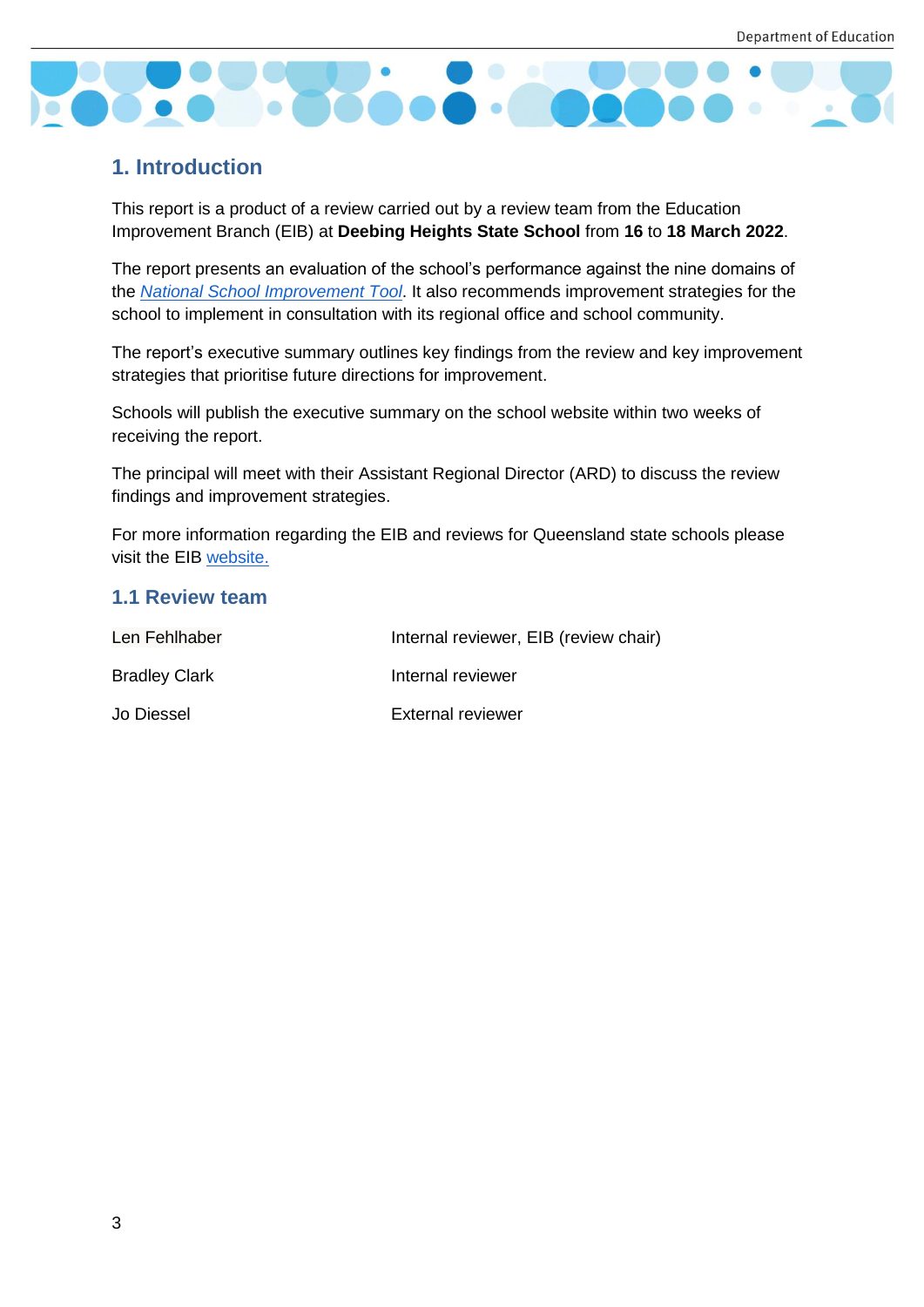

## <span id="page-3-0"></span>**1.2 School context**

| Indigenous land name:                                                             | Yuggera                        |
|-----------------------------------------------------------------------------------|--------------------------------|
| <b>Location:</b>                                                                  | Rawlings Road, Deebing Heights |
| <b>Education region:</b>                                                          | Metropolitan Region            |
| Year levels:                                                                      | Prep to Year 6                 |
| <b>Enrolment:</b>                                                                 | 573                            |
| Indigenous enrolment<br>percentage:                                               | 7.3 per cent                   |
| <b>Students with disability</b><br>percentage:                                    | 7.2 per cent                   |
| <b>Index of Community</b><br><b>Socio-Educational</b><br>Advantage (ICSEA) value: | 1020                           |
| Year principal appointed:                                                         | 2015                           |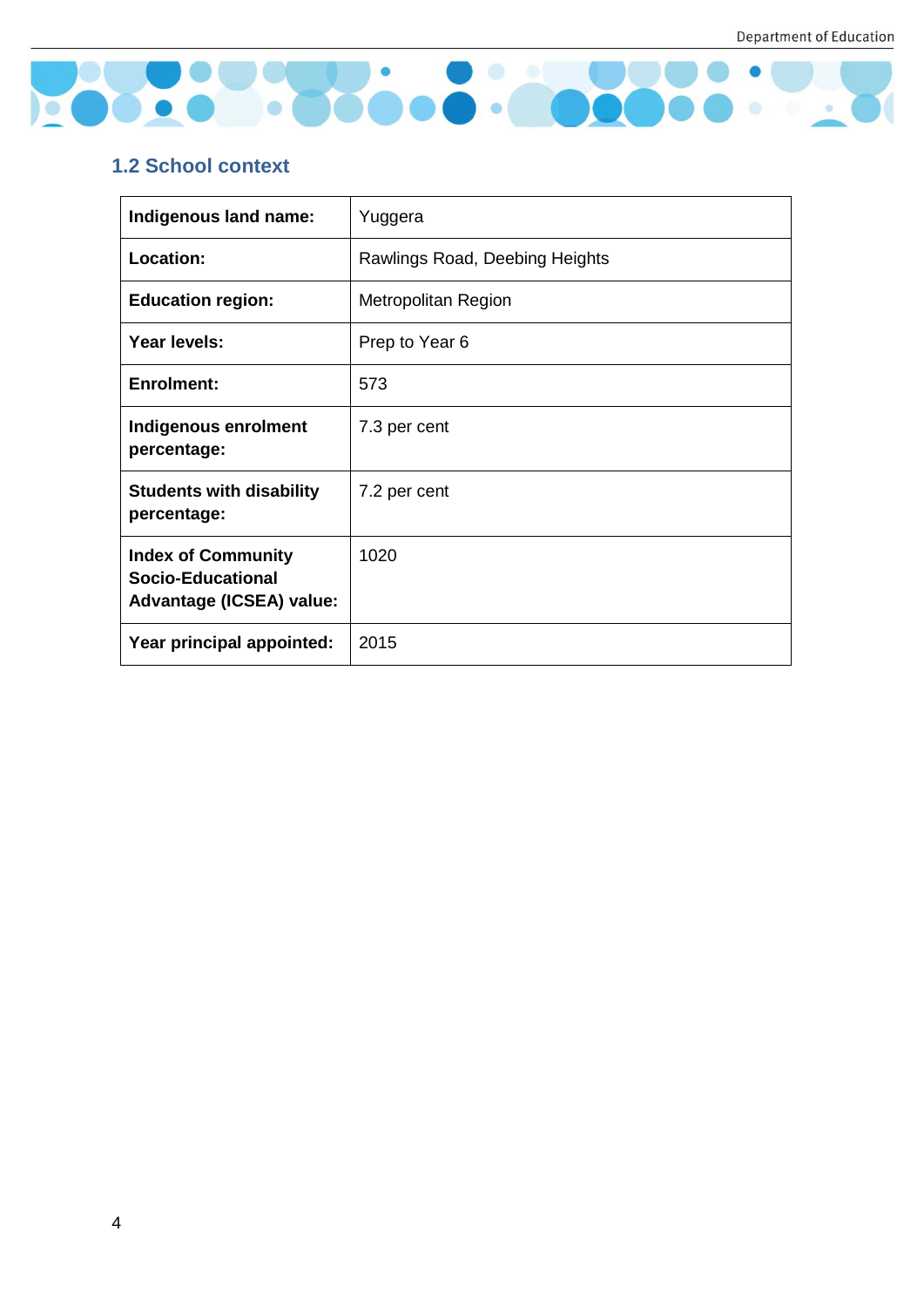

### <span id="page-4-0"></span>**1.3 Contributing stakeholders**

The following stakeholders contributed to the review:

School community:

• Principal, two deputy principals, six Leaders of Curriculum and Inclusion (LoCI), Business Manager (BM), 23 teachers, 12 teacher aides, Behaviour and Engagement Support Teacher (BEST), guidance officer, schools officer, two administration officers, 31 parents, 90 students, Parents and Citizens' Association (P&C) president, and Australian Defence Force (ADF) mentor.

Community and business groups:

• Delta FM and Plenary Group.

Partner schools and other educational providers:

• Deebing Heights Early Learning Centre and Ripley Valley State High School.

Government and departmental representatives:

• ARD.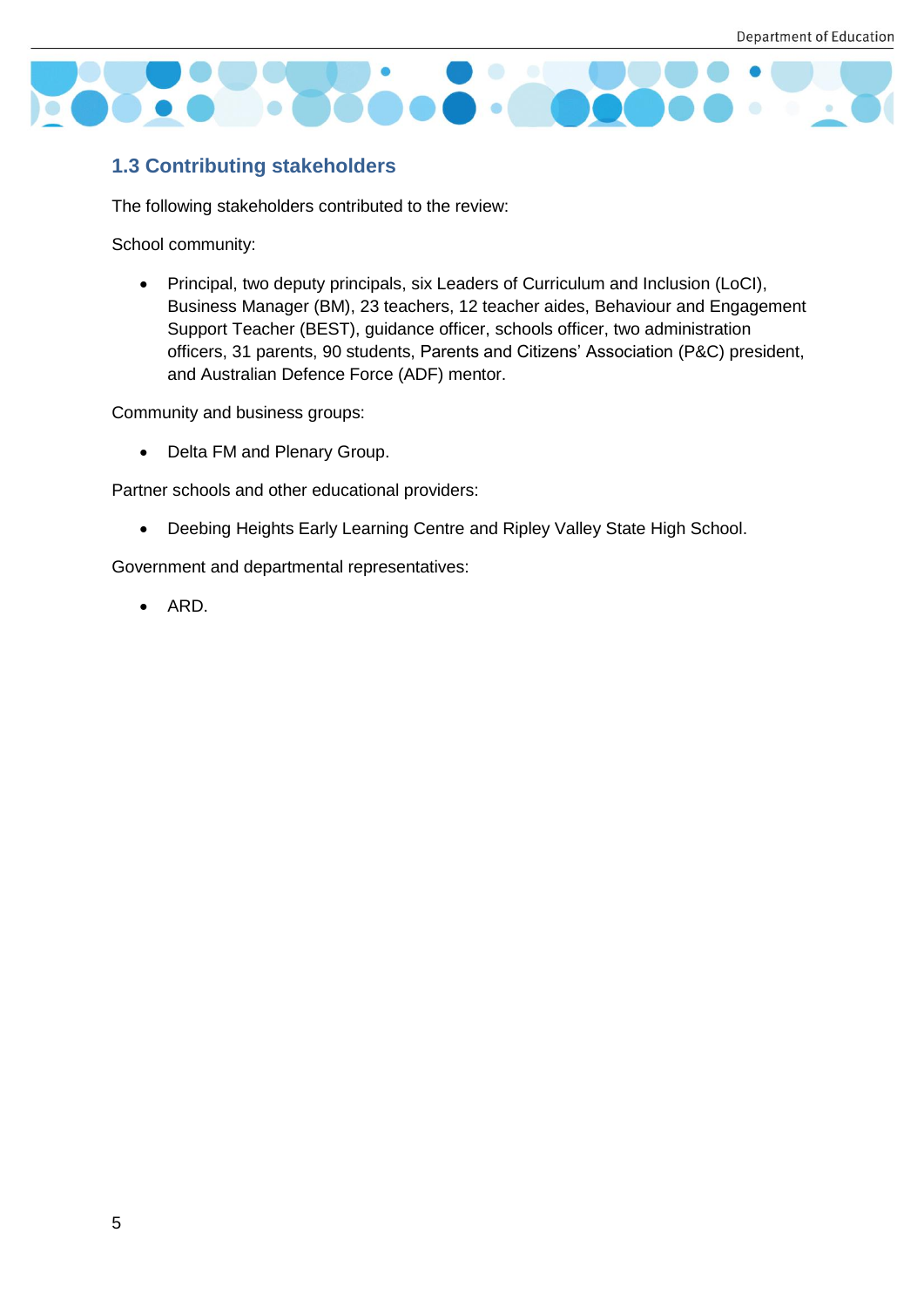

## <span id="page-5-0"></span>**2. Executive summary**

## <span id="page-5-1"></span>**2.1 Key findings**

#### **The school's ethos is built around high expectations for student achievement, engagement and learning.**

The tone of the school reflects a school-wide commitment to purposeful successful learning. There is a calm, orderly feel to the school and one of enjoyment by students and staff. A significant pride amongst all members of the school community in belonging to the school is apparent. Staff describe that students want to learn, they are happy and bring positive energy to their learning in the classroom. Staff, parents, students and the broader community consistently refer to the high standards of student behaviour as a distinguishing feature of the school.

#### **A strong culture of continuous professional growth is apparent across the school.**

Teachers speak proudly of the high expectations held by the leadership team and personally commit to grow as professionals. Many staff express a belief that the school values the contributions of teachers and they are continually encouraged and supported to be reflective and highly effective practitioners. A deep level of professional commitment to support students to be successful with their learning exists across the school. Some teachers reflect that their job satisfaction derives from the systemic elements that promote their professional growth, including feedback from their line managers, opportunities to learn from colleagues and the continual improvement of their pedagogical practice.

#### **The school has a clear philosophy that requires all action to be evidence-informed and based on reliable data.**

Class dashboard is used to track priority groups and referrals including Student Support Services (SSS), students with disability, Indigenous students, Kids in Care (KIC), and students from Australian Defence Force (ADF) families. The class dashboard displays a range of data to track cohorts of students and student referrals including a snapshot of student data in addition to quick links to information regarding student priority groups. Leaders share the belief that there is an opportunity to develop greater precision in developing specific targets for students in priority groups.

#### **The leadership team identifies that they are in a continual cycle of updating and refining their pedagogical framework to reflect classroom practice.**

Teachers articulate a growing understanding of the specific elements relating to literacy. School leaders discuss that the lower school have been implementing a literacy program, InitiaLit in the early years and outlines plans for this to progressively expand to Years 3 to 6. Teachers in the early years reflect that this approach has had a significant positive impact on student literacy development and achievement for all learners.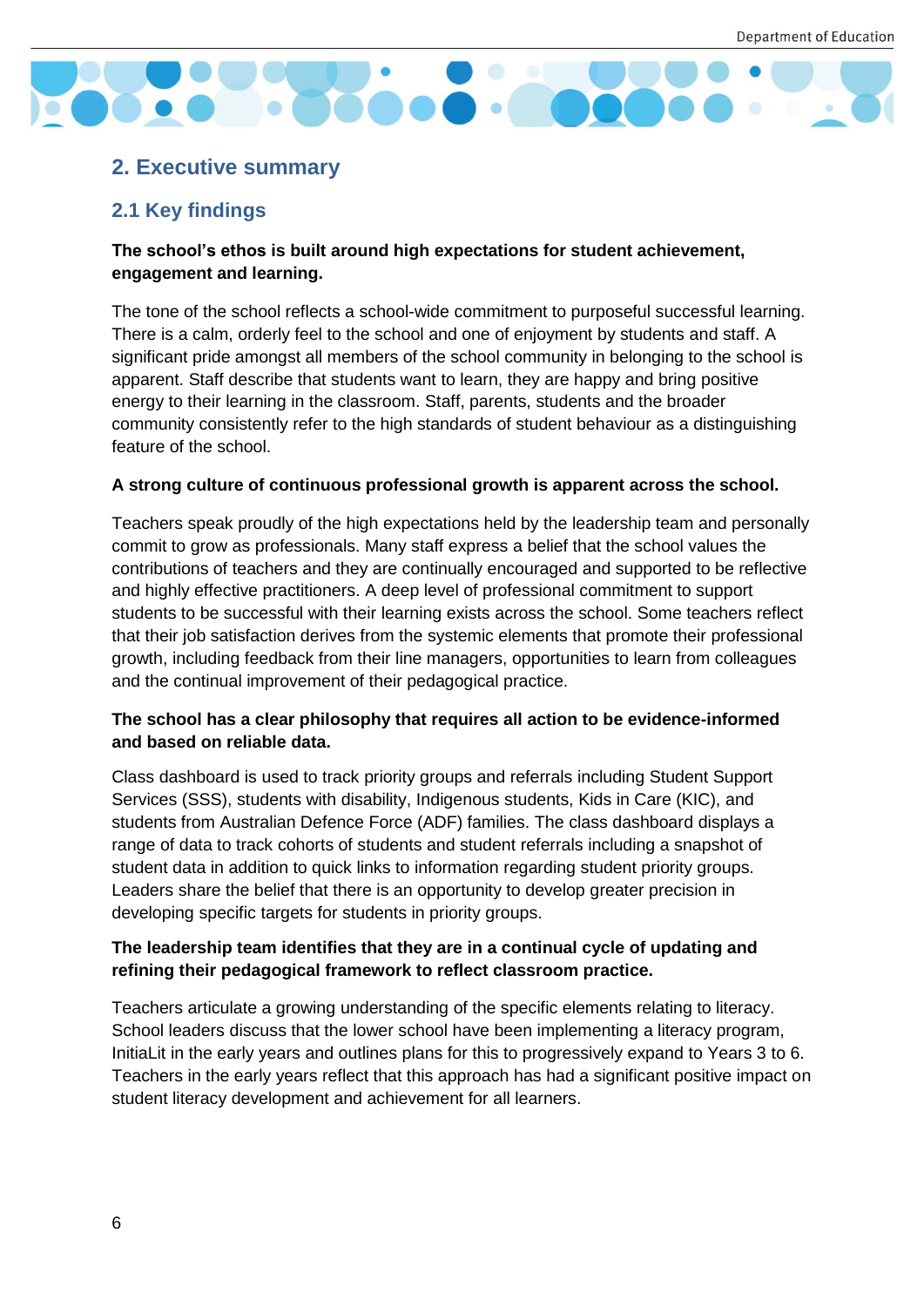

#### **Leaders articulate the mantra of** *'data today – evidence tomorrow'* **as a way of quality assuring any action and resource allocation.**

Teachers reflect this mantra in their daily pedagogical practice, using data to inform and target learning pathways. Reading data is unpacked, including the effect size. Behaviour data is examined, including School Disciplinary Absences (SDAs), negative and positive referrals and the percentage of students classified as positive for behaviour. Teachers articulate that there is a significant amount of data suites collected. They express the belief that their ability to collect, collate and plan with this data is supported by leaders through the allocation of additional release time.

#### **Leaders and staff are deeply committed and united in their vision of achieving excellence in teaching, learning and partnerships.**

The school's 2022 Annual Implementation Plan (AIP) maintains clear alignment with the strategic plan and aligns strategies with the nine domains of the National School Improvement Tool (NSIT). Staff share an understanding of the priorities and articulate their roles within the Explicit Improvement Agenda (EIA) to varying degrees. A series of student and teacher focused quantitative targets is detailed in the AIP. Leaders acknowledge that some targets have already been achieved and may require review. Teachers articulate their knowledge of some of the AIP targets and impact of these on individual planning and classroom practice to varying degrees.

#### **Differentiation is a key school priority and a feature of every teacher's practice.**

The school's vision is underpinned by the belief that all students can achieve high standards when provided with the appropriate support, at the right time. Teachers recognise that some students require significant adjustments to their learning programs if they are to be optimally engaged, challenged and successful. A range of support is made available to teachers to differentiate for the diverse learning needs within their class. School leaders and teachers indicate significant improvements in student progress, resulting from the core intervention programs. Teachers confidently indicate a range of differentiation strategies and reasonable adjustments used in meeting the diverse learning needs of students within their class.

#### **'Excellence in Teaching' is expected and enacted every day.**

Teachers outline that the leadership team plays an active role in leading the learning of staff and students through their regular presence in all classrooms. Teachers express appreciation for the connection the leadership team has with students and the authentic relationships they develop with all staff. Many teachers have high expectations and display efficacy in their teaching. They fundamentally agree with, and have a deep understanding of the school-wide agreed pedagogical practices. Beginning and experienced teachers express a feeling that since arriving at the school, their teaching capability has significantly increased. Teachers discuss feeling valued for their individual strengths, in addition to feeling supported as part of a cohesive teaching team. Many staff discuss feeling safe to take professional risks and to be professionally vulnerable. Strong, trusting relationships amongst and between teachers and the leadership team are apparent.